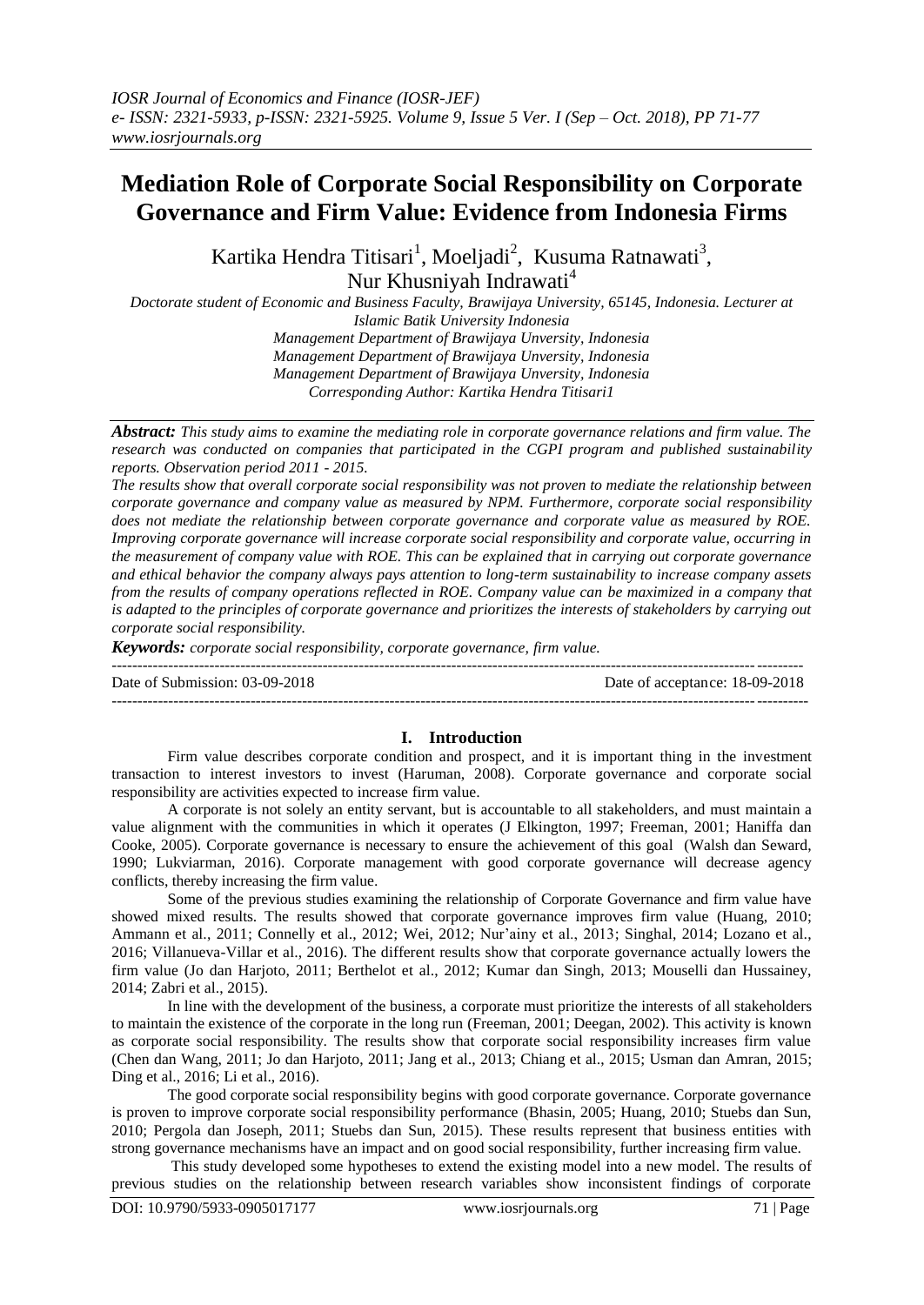governance influence on firm value. These results are possible to have indirect influence of corporate governance on firm value. Furthermore, there is empirical evidence of corporate social responsibility to firm value and corporate governance influence on corporate social responsibility. These empirical results provide a gap to researchers to examine the relationship of corporate governance and firm value with corporate social responsibility as a mediation variable.

# **II. Research Method**

### **Operational Definition and Variable Measurement**

Corporate Governance is a good business management to reduce conflicts of interest among corporate stakeholders and increase company value. Corporate Governance in this research is proxied with Corporate Governance Perception Index (CGPI) by The Indonesian Institute for Corporate Governance (IICG). Corporate Social Responsibility is the fulfillment of corporate responsibilities to all stakeholders for longterm sustainability. Corporate Social Responsibility in this research, is proxied with Corporate Social Responsibility Index (CSRI) based on the GRI index published in the corporate's Sustainability Report. Firm Value is describing the corporate's condition [\(Villalonga dan Amit, 2006\)](#page-6-29). Firm Value in this research is proxied with ROA, ROE, NPM and PBV.

### **Research Population**

The research population was based on some criterion: (1) publishing sustainability report (2) joining the corporate governance program perception index from Indonesia Institute Corporate Governance (IICG) (3) not experiencing negative profits during the research period. The observations are conducted for the period 2011 to 2015. Based on the above criterion, 13 (thirteen) companies meet the population criteria and all of them were used as research samples. Observations were conducted for 5 years (2011 to 2015). The research sample is presented in table 1.

| <b>Research Sample</b>         |             |  |  |  |
|--------------------------------|-------------|--|--|--|
| <b>Bank Mandiri</b>            | <b>BMRI</b> |  |  |  |
| PT Adira Dinamika Multifinance | <b>ADMF</b> |  |  |  |
| <b>Bank BNI</b>                | <b>BBNI</b> |  |  |  |
| <b>Bank BRI</b>                | <b>BBRI</b> |  |  |  |
| <b>Bank BTN</b>                | <b>BBTN</b> |  |  |  |
| PT Bukit Asam                  | <b>PTBA</b> |  |  |  |
| PT Timah                       | <b>TINS</b> |  |  |  |
| PT Telekomunikasi Indonesia    | <b>TLKM</b> |  |  |  |
| PT Wijaya Karya                | <b>WIKA</b> |  |  |  |
| <b>Bank CIMB Niaga</b>         | <b>BNGA</b> |  |  |  |
| Jasa Marga                     | <b>JSMR</b> |  |  |  |
| <b>PT United Tractors</b>      | <b>UNTR</b> |  |  |  |
| <b>OCBC NISP</b>               | <b>NISP</b> |  |  |  |

**Table 1**

# **III. Results And Discussion**

#### **Table 2: Descriptive Statistic**

|                    | N  | Minimum | Maximum | Mean    | Std. Deviation |
|--------------------|----|---------|---------|---------|----------------|
| CG                 | 45 | 70.00   | 93.00   | 84.7556 | 4.38570        |
| <b>CSR.EK</b>      | 45 | .00     | 1.00    | .2500   | .43802         |
|                    |    |         |         |         |                |
| CSR.SOS            | 45 | .00     | 1.00    | .1333   | .34378         |
| CSR.LING           | 45 | .00     | 1.00    | .1111   | .31782         |
| CSR.TOT            | 45 | .00     | 1.00    | .1111   | .31782         |
| <b>FV.ROA</b>      | 45 | .00     | 26.00   | 5.9111  | 6.29871        |
| <b>FV.ROE</b>      | 45 | 1.00    | 47.00   | 19.0667 | 8.89688        |
| <b>FV.NPM</b>      | 45 | 1.00    | 37.00   | 19.7778 | 9.91071        |
| <b>FV.PBV</b>      | 45 | .00     | 4.00    | 1.6222  | 1.07215        |
| Valid N (listwise) | 45 |         |         |         |                |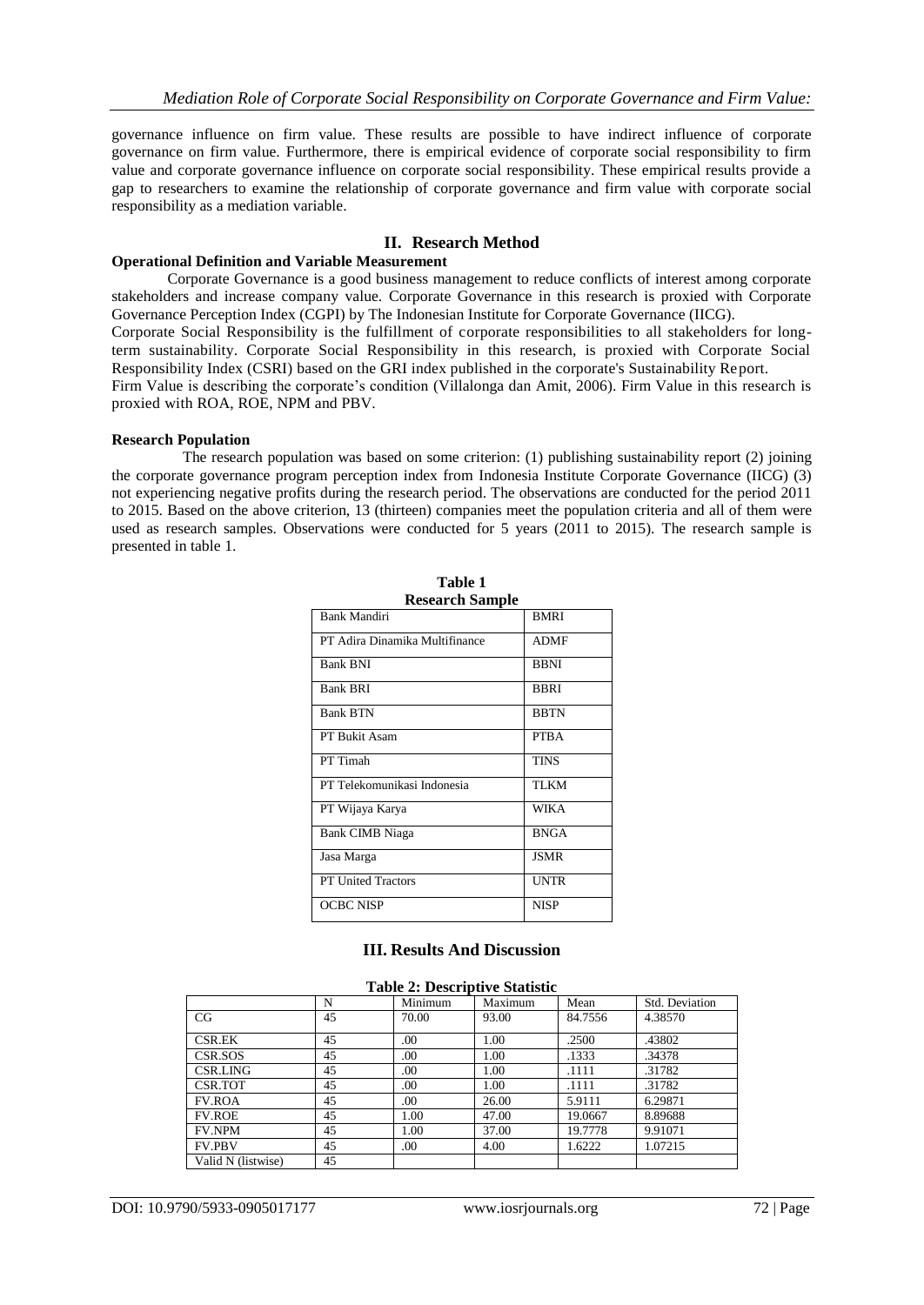From table 2 the average score for Corporate Governance Perception Index (CGPI) of 84.7556 was close to 100. This means that although it is not 100 percent of companies implement the principles of Corporate Governance, but it is close to the perfect implementation. It is different from the financial performance values that appear to vary with the distance of the average value with maximum and minimum values.

Hypothesis discussion consists of 4 research models, which distinguish each measurement variable firm value (ROA, ROE, PBV, and NPM).

| Path                                                                       | 1 apre 5: 1 am Tinaryon Danmary<br>Direct Effect |               | <b>Indirect Effect</b> |         | Remark                           |
|----------------------------------------------------------------------------|--------------------------------------------------|---------------|------------------------|---------|----------------------------------|
|                                                                            | Coef.                                            | p-value       | Coef.                  | p-value |                                  |
| <b>MODEL 1</b>                                                             |                                                  |               |                        |         |                                  |
| $CG \longrightarrow \text{CSR.EK}$                                         | $-0,25$                                          | < 0.01        |                        |         |                                  |
| $CSR.EK$ $\longrightarrow$ $FV(ROA)$                                       | 0,35                                             | $\sqrt{0.01}$ |                        |         |                                  |
| $CG \longrightarrow \text{CSR.}$ SOS                                       | $-0,48$                                          | < 0.01        |                        |         |                                  |
| $CSR.SOS$ $\longrightarrow$ $FV(ROA)$                                      | 0.34                                             | < 0.01        |                        |         |                                  |
| $CG \longrightarrow \text{CSR.LING}$                                       | $-0,35$                                          | < 0.01        |                        |         |                                  |
| $CSR.LING \longrightarrow FV(ROA)$                                         | 0,42                                             | < 0.01        |                        |         |                                  |
| $CG \longrightarrow \text{CSR.TOT}$                                        | $-0,42$                                          | < 0.01        |                        |         |                                  |
| $CSR.TOT \longrightarrow FV(ROA)$                                          | $-0,16$                                          | 0,05          |                        |         |                                  |
| $CG \longrightarrow \overline{\text{FV}(\text{ROA})}$                      | $-0,10$                                          | 0,14          |                        |         |                                  |
| $CG \longrightarrow \text{CSR.EK} \longrightarrow \text{FV(ROA)}$          |                                                  |               | 0,121                  | < 0,001 |                                  |
| $CG \longrightarrow$<br>$\xrightarrow{\text{CSR}}$ .SOS<br>FV(ROA)         |                                                  |               | 0,219                  | < 0,001 |                                  |
| $CG \longrightarrow$<br>SR.LING<br>FV(ROA)                                 |                                                  |               | 0,187                  | < 0,001 |                                  |
| CSR.TOT<br>$CG \longrightarrow$<br>FV(ROA)                                 |                                                  |               | 0,080                  | 0,053   |                                  |
| <b>Indicator Model Fit</b>                                                 |                                                  |               |                        |         | Model is not fit                 |
| Average Path Coefficient (APC)                                             |                                                  |               | 0,319                  | < 0.001 |                                  |
| Average R Square (ARS)                                                     |                                                  |               | 0,211                  | 0,008   |                                  |
| Average Variance Inflation Factor (AVIF)                                   |                                                  |               | 9,402                  | >5      | Multicollinearity<br>occurred    |
| <b>MODEL 2</b>                                                             |                                                  |               |                        |         |                                  |
| $CG \longrightarrow \text{CSR.EK}$                                         | $-0.25$                                          | < 0.01        |                        |         | H3a is accepted                  |
| $CSR.EK$ $\longrightarrow$ $FV(ROE)$                                       | $-0,09$                                          | 0,19          |                        |         | H <sub>2</sub> a is accepted     |
| $CG \longrightarrow \text{CSR.}$ SOS                                       | $-0,48$                                          | < 0.01        |                        |         | H3b is accepted                  |
| $CSR.SOS$ $\longrightarrow$ $FV(ROE)$                                      | $-0,15$                                          | 0,07          |                        |         | H <sub>2</sub> b is accepted     |
| $CG \longrightarrow \text{CSR.LING}$                                       | $-0,35$                                          | 0,01          |                        |         | H3c is accepted                  |
| $CSR.LING \longrightarrow FV(ROE)$                                         | 0,01                                             | 0.44          |                        |         | H <sub>2c</sub> is accepted      |
| $CG \longrightarrow \text{CSR.TOT}$                                        | 0,42                                             | $\sqrt{0.01}$ |                        |         | H3d is accepted                  |
| $\blacktriangleright$ FV(ROE)<br>CSR.TOT                                   | 0,21                                             | 0,02          |                        |         | H2d is accepted                  |
| $\rightarrow$ FV(ROE)<br>$CG \equiv$                                       | 0,11                                             | 0,14          |                        |         | H1 is not accepted               |
| $\rightarrow$ CSR.EK<br>$\rightarrow$ FV(ROE)<br>$CG$ —                    |                                                  |               | 0,021                  | 0,190   | H <sub>4</sub> a is not accepted |
| $\rightarrow$ CSR.SOS<br>$CG \t—$<br>$\blacktriangleright$ FV(ROE)         |                                                  |               | 0,040                  | 0,060   | H <sub>4</sub> b is accepted     |
| $CG \longrightarrow$<br><b>ESR.LING</b><br>FV(ROE)                         |                                                  |               | 0,004                  | 0,441   | H4c is not accepted              |
| $\blacktriangleright$ FV(ROE)<br>$\blacktriangleright$ CSR.TOT<br>$CG$ $-$ |                                                  |               | 0,067                  | 0,017   | H4d is accepted                  |
| <b>Indicator Model Fit</b>                                                 |                                                  |               |                        |         | Model fit                        |
| Average Path Coefficient (APC)                                             |                                                  |               | 0,229                  | 0,005   |                                  |
| Average R Square (ARS)                                                     |                                                  |               | 0,124                  | 0,051   |                                  |

**Table 3: Path Analysis Summary**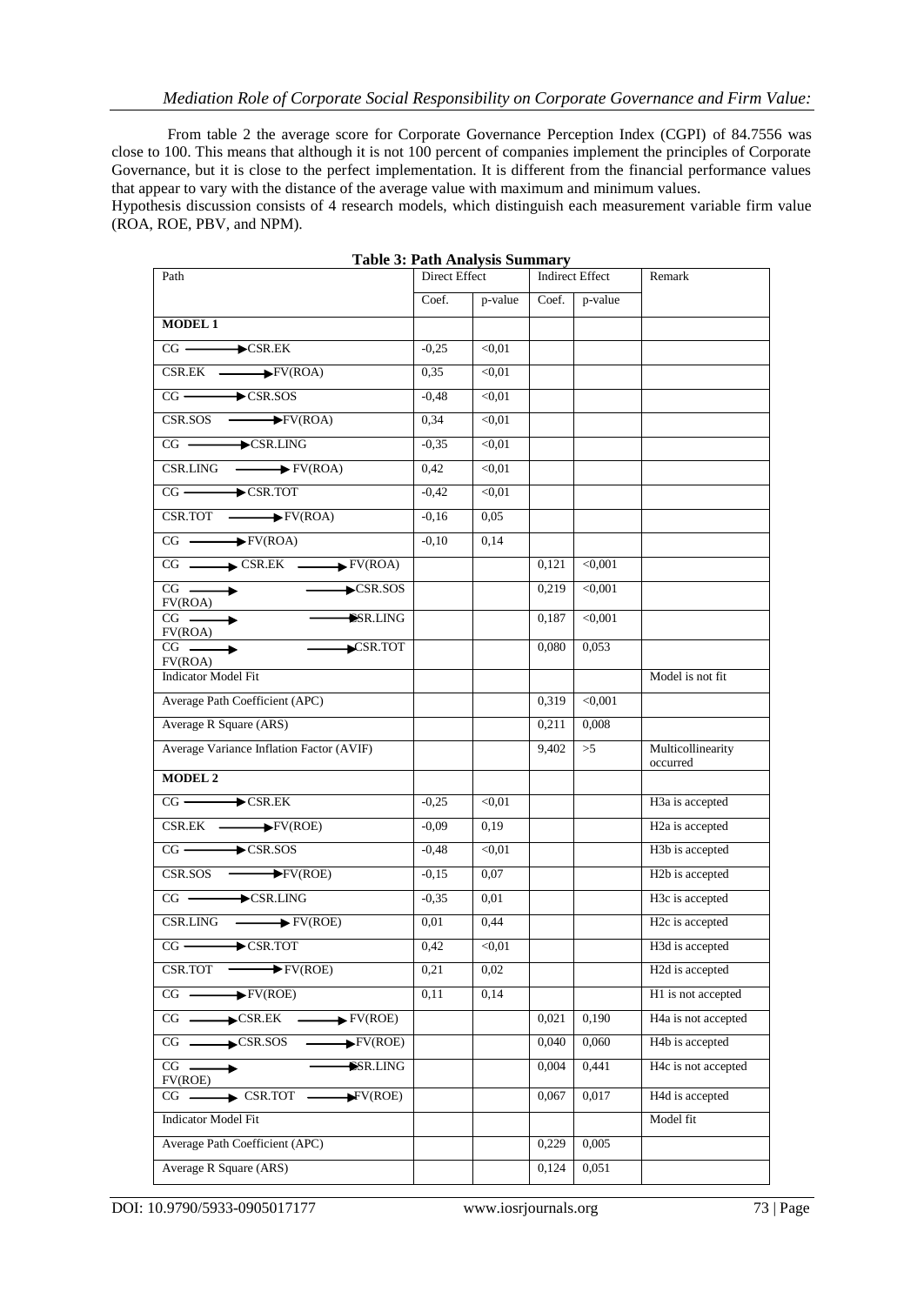| Average Variance Inflation Factor (AVIF)                                                                                                                                                                                                                                                                                                                                                             |         |        | 2,451 | <3,3    |                              |
|------------------------------------------------------------------------------------------------------------------------------------------------------------------------------------------------------------------------------------------------------------------------------------------------------------------------------------------------------------------------------------------------------|---------|--------|-------|---------|------------------------------|
| <b>MODEL 3</b>                                                                                                                                                                                                                                                                                                                                                                                       |         |        |       |         |                              |
| $CG$ $\qquad \qquad \qquad \text{CSR.EK}$                                                                                                                                                                                                                                                                                                                                                            | $-0,25$ | < 0.01 |       |         | H3a is accepted              |
| $CSR.EK$ $\longrightarrow$ $VV(NPM)$                                                                                                                                                                                                                                                                                                                                                                 | $-0,16$ | 0,05   |       |         | H <sub>2</sub> a is accepted |
| $CG$ $\qquad \qquad \qquad$ $\qquad \qquad$ $\qquad \qquad$ $\qquad$ $\qquad \qquad$ $\qquad \qquad$ $\qquad \qquad$ $\qquad \qquad$ $\qquad \qquad$ $\qquad \qquad$ $\qquad \qquad$ $\qquad \qquad$ $\qquad \qquad$ $\qquad \qquad$ $\qquad \qquad$ $\qquad \qquad$ $\qquad \qquad$ $\qquad \qquad$ $\qquad \qquad$ $\qquad \qquad$ $\qquad \qquad$ $\qquad \qquad$ $\qquad \qquad$ $\qquad \qquad$ | $-0,48$ | < 0.01 |       |         | H3b is accepted              |
| $CSR.SOS$ $\longrightarrow$ $VV(NPM)$                                                                                                                                                                                                                                                                                                                                                                | 0,18    | 0,03   |       |         | H <sub>2</sub> b is accepted |
|                                                                                                                                                                                                                                                                                                                                                                                                      | 0,35    | < 0.01 |       |         | H3c is accepted              |
| $CSR.LING$ $\longrightarrow$ $VV(NPM)$                                                                                                                                                                                                                                                                                                                                                               | $-0,23$ | 0,01   |       |         | H <sub>2c</sub> is accepted  |
| $CG$ $\longrightarrow$ CSR.TOT                                                                                                                                                                                                                                                                                                                                                                       | $-0,42$ | < 0.01 |       |         | H3d is accepted              |
| $CSR.TOT$ $\longrightarrow$ $VV(NPM)$                                                                                                                                                                                                                                                                                                                                                                | 0,09    | 0,18   |       |         | H2d is not accepted          |
| $CG \longrightarrow FV(ROA)$                                                                                                                                                                                                                                                                                                                                                                         | 0,60    | < 0.01 |       |         | H1 is accepted               |
| $CG \longrightarrow \text{CSR.EK} \longrightarrow \text{FV(NPM)}$                                                                                                                                                                                                                                                                                                                                    |         |        | 0,056 | 0,048   | H4a is accepted              |
| $CG \longrightarrow \text{CSR.}$ SOS $\longrightarrow \text{FW}(\text{NPM})$                                                                                                                                                                                                                                                                                                                         |         |        | 0,033 | 0,035   | H <sub>4</sub> b is accepted |
| $CG \longrightarrow \text{CSR.LING} \longrightarrow \text{TN}$                                                                                                                                                                                                                                                                                                                                       |         |        | 0,049 | 0,011   | H4c is accepted              |
| $CG \longrightarrow \text{CSR.TOT} \longrightarrow \text{FW}(\text{NPM})$                                                                                                                                                                                                                                                                                                                            |         |        | 0,014 | 0,185   | H4d is not accepted          |
| <b>Indicator Model Fit</b>                                                                                                                                                                                                                                                                                                                                                                           |         |        |       |         | Model fit                    |
| Average Path Coefficient (APC)                                                                                                                                                                                                                                                                                                                                                                       |         |        | 0,306 | < 0,001 |                              |
| Average R Square (ARS)                                                                                                                                                                                                                                                                                                                                                                               |         |        | 0,185 | 0,015   |                              |
| Average Variance Inflation Factor (AVIF)                                                                                                                                                                                                                                                                                                                                                             |         |        | 1,855 | <3,3    |                              |
| <b>MODEL 4</b>                                                                                                                                                                                                                                                                                                                                                                                       |         |        |       |         |                              |
| $CG$ $CR$                                                                                                                                                                                                                                                                                                                                                                                            | $-0,25$ | < 0.01 |       |         | H3a is accepted              |
| $CSR.EK$ $\longrightarrow$ $VV(PBV)$                                                                                                                                                                                                                                                                                                                                                                 | $-0,20$ | 0,02   |       |         | H <sub>2</sub> a is accepted |
| $CG$ $CR.SOS$                                                                                                                                                                                                                                                                                                                                                                                        | $-0,48$ | < 0.01 |       |         | H3b is accepted              |
| $CSR.SOS$ $\longrightarrow$ $V(PBV)$                                                                                                                                                                                                                                                                                                                                                                 | $-0,22$ | 0,01   |       |         | H <sub>2</sub> b is accepted |
| $CG$ $\longrightarrow$ $\widehat{ESR}$ . LING                                                                                                                                                                                                                                                                                                                                                        | $-0,35$ | < 0.01 |       |         | H3c is accepted              |
| $CSR.LING \longrightarrow V(PBV)$                                                                                                                                                                                                                                                                                                                                                                    | 0,19    | 0,03   |       |         | H <sub>2c</sub> is accepted  |
| $CG$ $\qquad \qquad \text{CSR.TOT}$                                                                                                                                                                                                                                                                                                                                                                  | $-0,42$ | < 0.01 |       |         | H3d is accepted              |
| $CSR.TOT$ $\longrightarrow$ $V(PBV)$                                                                                                                                                                                                                                                                                                                                                                 | 0,24    | < 0.01 |       |         | H2d is accepted              |
| $CG \longrightarrow FV(ROA)$                                                                                                                                                                                                                                                                                                                                                                         | 0,19    | 0,02   |       |         | H1 is accepted               |
| $\bigstar$ CSR.EK<br>$\blacktriangleright$ FV(PBV)<br>$CG$ $-$                                                                                                                                                                                                                                                                                                                                       |         |        | 0,057 | 0,024   | H4a is accepted              |
| CG<br>$\blacktriangleright$ CSR.SOS<br>FV(PBV)                                                                                                                                                                                                                                                                                                                                                       |         |        | 0,074 | 0,012   | H <sub>4</sub> b is accepted |
| <b>ESR.LING</b><br>$CG -$<br>۰<br>FV(PBV)                                                                                                                                                                                                                                                                                                                                                            |         |        | 0,047 | 0,029   | H4c is accepted              |
| CSR.TOT<br>$CG$ .<br>FV(PBV)                                                                                                                                                                                                                                                                                                                                                                         |         |        | 0.077 | 0.007   | H4d is accepted              |
| <b>Indicator Model Fit</b>                                                                                                                                                                                                                                                                                                                                                                           |         |        |       |         | Model fit                    |
| Average Path Coefficient (APC)                                                                                                                                                                                                                                                                                                                                                                       |         |        | 0,283 | 0,001   |                              |
| Average R Square (ARS)                                                                                                                                                                                                                                                                                                                                                                               |         |        | 0,107 | 0,068   |                              |
| Average Variance Inflation Factor (AVIF)                                                                                                                                                                                                                                                                                                                                                             |         |        | 2,696 | <3,3    |                              |

# **\*, \*\*, and \*\*\* significant level (one-tailed) at the 0,10; 0,05; and 0,01**

The result of analysis shows that in the model 1 (firm value measurement using ROA) multicollinearity occurred, therefore the model does not fit. The analysis is done on 3 models which are firm values measured by ROE, NPM, and PBV. Table 4 presents a summary of the relationship directions between variables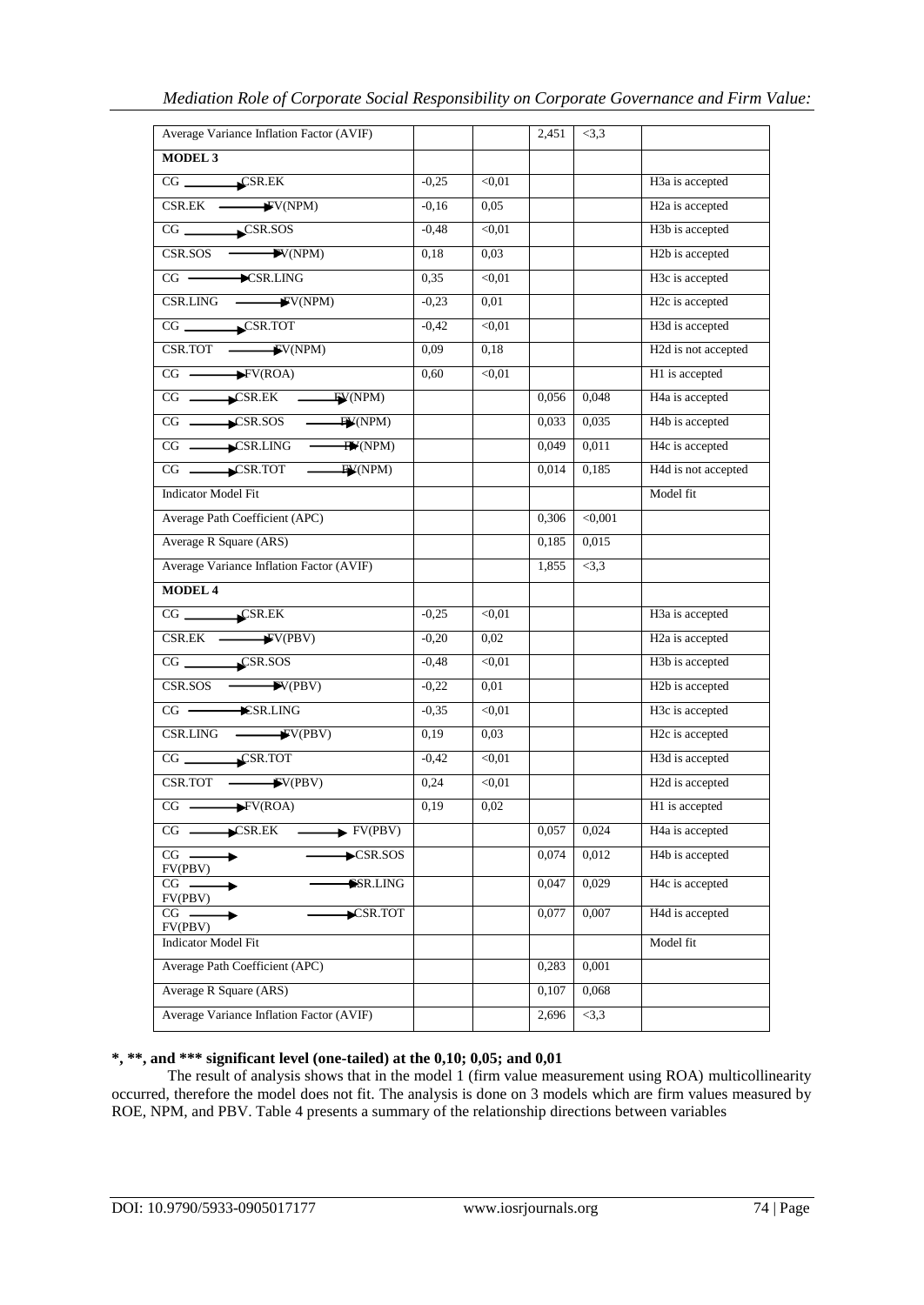| No             | Hypothesis                                                                                                   | Variable Relationship |         |            |
|----------------|--------------------------------------------------------------------------------------------------------------|-----------------------|---------|------------|
|                |                                                                                                              | Model 2               | Model 3 | Model 4    |
| $\mathbf{1}$   | Corporate governance to firm value                                                                           | N <sub>0</sub>        | $+$     | $+$        |
| $\overline{c}$ | Corporate social responsibility to firm value                                                                | $+$                   | $+$     | $+$        |
| 3              | Corporate social responsibility of economy to firm value                                                     |                       |         |            |
| $\overline{4}$ | Corporate social responsibility of social to firm value                                                      |                       | $+$     |            |
| 5              | Corporate social responsibility of environment to firm value                                                 | N <sub>0</sub>        | ٠       | $+$        |
| 6              | Corporate governance to corporate social responsibility                                                      | $+$                   | ٠       | ٠          |
| $\tau$         | Corporate governance to corporate social responsibility of economy                                           |                       | ٠       | ۰          |
| 8              | Corporate governance to corporate social responsibility of social                                            |                       | ٠       | ٠          |
| 9              | Corporate governance to corporate social responsibility of environment                                       |                       | $+$     | ٠          |
|                | <b>Mediation Role:</b>                                                                                       |                       |         |            |
| 10             | Corporate social responsibility to the relationship of corporate governance and<br>firm value                | Yes                   | No      | Yes        |
| 11             | Corporate social responsibility of economy to the relationship of corporate<br>governance and firm value     | Yes                   | Yes     | Yes        |
| 12             | Corporate social responsibility of social to the relationship of corporate<br>governance and firm value      | Yes                   | Yes     | <b>Yes</b> |
| 13             | Corporate social responsibility of environment to the relationship of corporate<br>governance and firm value | N <sub>o</sub>        | Yes     | Yes        |

# **Table 4: Variables Relationship Summary**

### **The Influence of Corporate Governance on Firm Value**

Improved corporate governance increased the firm value measured by NPM and PBV. This is in line with the research by [Huang, 2010;](#page-6-6) [Ammann et al., 2011;](#page-5-0) [Connelly et al., 2012;](#page-6-7) [Wei, 2012;](#page-6-8) [Nur'ainy et al.,](#page-6-9)  [2013;](#page-6-9) [Singhal, 2014;](#page-6-10) [Lozano et al., 2016;](#page-6-11) [Villanueva-Villar et al., 2016\)](#page-6-12) and is not in line with corporate study by [Jo dan Harjoto, 2011;](#page-6-13) [Berthelot et al., 2012;](#page-6-14) [Kumar dan Singh, 2013;](#page-6-15) [Mouselli dan Hussainey, 2014;](#page-6-16) [Zabri](#page-6-17)  [et al., 2015.](#page-6-17) However, there is no firm value measurement using ROE. This explains that corporate governance affects the operational performance of the company and does not base on the company's assets. The amount of assets owned by the firm does not affect the firm value increase when corporate governance is run by the company. The corporate's operational performance will also increase reflected in NPM, and further increase the company's net assets reflected in PBV improvement.

### **The Influence of Corporate Governance on Corporate Social Responsibility**

Improved corporate governance improves overall corporate social responsibility for firm value measured by ROE. These results are in line with the study by [Bhasin, 2005;](#page-6-25) [Huang, 2010;](#page-6-6) [Stuebs dan Sun,](#page-6-26)  [2010;](#page-6-26) [Pergola dan Joseph, 2011;](#page-6-27) [Stuebs dan Sun, 2015.](#page-6-28) However, if firm value is measured by NPM and PBV, increasing corporate governance actually decreases corporate social responsibility.

The implementation of corporate governance will increase the ethical responsibility of corporate management. To maintain the corporate's long-term sustainability in achieving the corporate's goal of providing prosperity to the owners reflected in the ROE.

Furthermore, if an analysis of corporate social responsibility (economic, social, and environmental) indicators is undertaken, corporate governance activities reduce corporate social responsibility for all firm value measurements (ROE, NPM and PBV) and only enhance corporate social responsibility related to the environment in which firm value in measure with NPM.

It is reflected that companies will tend to be very careful in managing corporate funds, especially allocation for corporate social responsibility. And only the long-term benefits run by the corporate and directly viewed by the community and beneficial to the short-term performance of the corporate. This is reflected in firm value measurement with NPM, where corporate governance improves corporate social responsibility of environment.

# **The Influence of Corporate Social Responsibility on Firm Value**

Increased corporate social responsibility enhances firm values measured by PBV and ROE. These results are in line with the study by [Chen dan Wang, 2011;](#page-6-19) [Jo dan Harjoto, 2011;](#page-6-13) [Titisari dan Alviana, 2012;](#page-6-30) [Jang et al., 2013;](#page-6-20) [Mallin et al., 2014;](#page-6-31) [Chiang et al., 2015;](#page-6-21) [Usman dan Amran, 2015;](#page-6-22) [Ding et al., 2016;](#page-6-23) [Li et al.,](#page-6-24)  [2016](#page-6-24) and is not in line with the study by [Aras et al., 2010;](#page-5-1) [Titisari et al., 2010;](#page-6-32) [Crisostomo et al., 2011;](#page-6-33) [Becchetti et al., 2012;](#page-6-34) [Usman dan Amran, 2015;](#page-6-22) [Liu dan Zhang, 2016](#page-6-35)**.** However, it does not happen when the firm value measurement uses NPM. It is possible that the increased activity of corporate social responsibility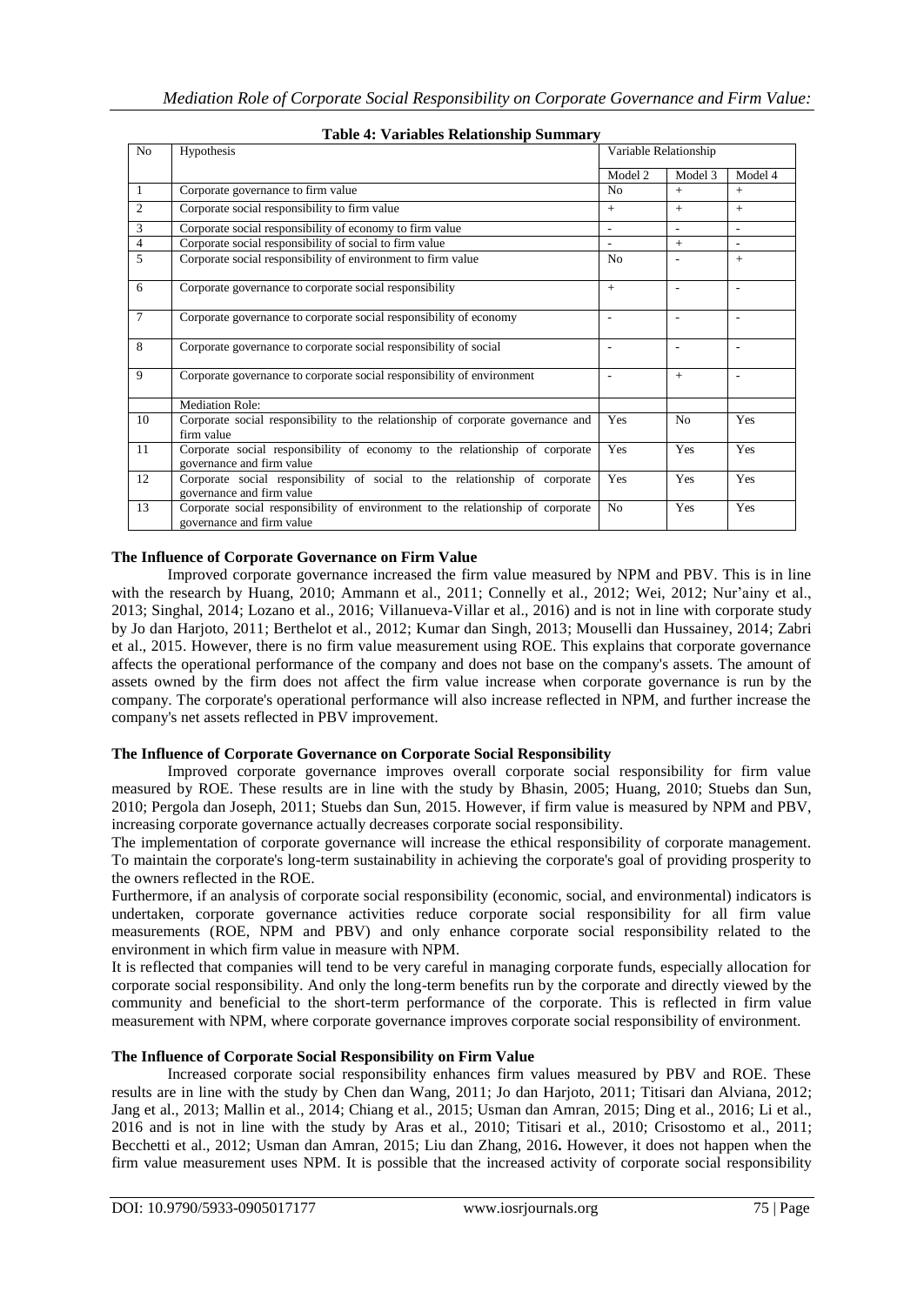will ultimately increase the corporate's assets reflected in the increase of PBV and ROE. But not on short-term performance measured by NPM.

If it is seen from the indicator, corporate social responsibility related to the environment does not affect the firm value as measured by ROE, does increase the firm value measured by the PBV and decreases the firm value in the measured by NPM. Increased corporate social responsibility of social increases the firm value that is measured by NPM and the rest of corporate social responsibility of economic and social enhancement lowers firm value measured by ROE, NPM and PBV. Overall improvement in corporate social responsibility will increase the firm value especially for the long-term interests of the companies reflected in PBV and ROE and only corporate social responsibility of social that increases the firm's short-term firm value reflected in NPM.

### **Corporate Social Responsibility Mediating the Relationship of Corporate Governance and Firm Value**

Overall, corporate social responsibility is not proven to mediate corporate governance and firm value relationships measured by NPM. Furthermore, corporate social responsibility of environment does not mediate the relationship between corporate governance and firm value measured by ROE. In the direction of expected relationships with improved corporate governance will increase corporate social responsibility and further improve firm value, occurring on firm value measurement with ROE. It can be explained that in running corporate governance and ethical behavior of the corporate always pay attention to the long-term sustainability, especially the increase of corporate's assets from the corporate's operational results reflected in the ROE.

The results of this study imply that corporate governance plays important role in increasing firm value and increasing ethical behavior of the corporate, so as to maintain long-term corporate sustainability. In the contemporary local and global business community, there has been an increasing interest and awareness of the concept, application and relevance of corporate social responsibility (CSR) in the practice of business ethics.

# **IV. Conclusion**

Increased corporate governance increases the firm value measured by NPM and PBV. However, there is no firm value measurement using ROE. Increased corporate governance increases overall corporate social responsibility for firm value measured by ROE. However, if firm value is measured by NPM and PBV, increasing corporate governance actually decreases corporate social responsibility. Analyzing corporate social responsibility (economic, social and environmental) indicators, corporate governance activities reduce corporate social responsibility for all firm value measurements (ROE, NPM and PBV) and only increase corporate social responsibility related to the environment where firm value is measured by NPM.

Increased corporate social responsibility increases the firm value measured by PBV and ROE. However, it does not happen when the firm value measurement uses NPM. When it is seen from the indicator, corporate social responsibility related to the environment does not affect the firm value as measured by ROE, increasing the firm value measured by the PBV and decreasing the firm value measured by NPM. Increased corporate social responsibility of social increases firm value measured by NPM and the rest of the increasing corporate social responsibility of econmony and social lower the firm value measured by ROE, NPM and PBV.

Overall, corporate social responsibility is not proven to mediate corporate governance and firm value relationships measured by NPM. Furthermore, corporate social responsibility of environment does not mediate the relationship between corporate governance and firm value measured by ROE. In the direction of expected relationships with increased corporate governance will increase corporate social responsibility and further increase firm value, occurring on firm value measurement with ROE. It can be explained that in running corporate governance and ethical behavior the corporate always pay attention to the long-term sustainability, especially the increase of corporate's assets from the corporate's operational results reflected in the ROE.

The implementation of corporate governance will improve the ethical behavior of the corporate by running corporate social responsibility and ultimately will increase the firm value and long-term company sustainability. This sustainability includes economic, social and environmental.

### **Acknowledgements**

The authors gratefully acknowledge the helpful comments and suggestions received from the referees. Besides, we would like to thank the financial support by the DRPM-KEMENRISTEKDIKTI contract number 014/K6/KM/SP2H/RESEARCH/2018 and Islamic Batik University (UNIBA) Surakarta.

### **References**

- <span id="page-5-0"></span>[1]. Ammann, Manuel, Oesch, David, and Schmid, Markus M. (2011). Corporate governance and firm value: International evidence. Journal of Empirical Finance 18, 36-55.
- <span id="page-5-1"></span>[2]. Aras, Guler, Aybars, Aslı, and Kutlu, Ozlem. (2010). Managing corporate performance Investigating the relationship between corporate social responsibility and financial performance in emerging markets. International Journal of Productivity and Performance Management, 59(3), 229-254.